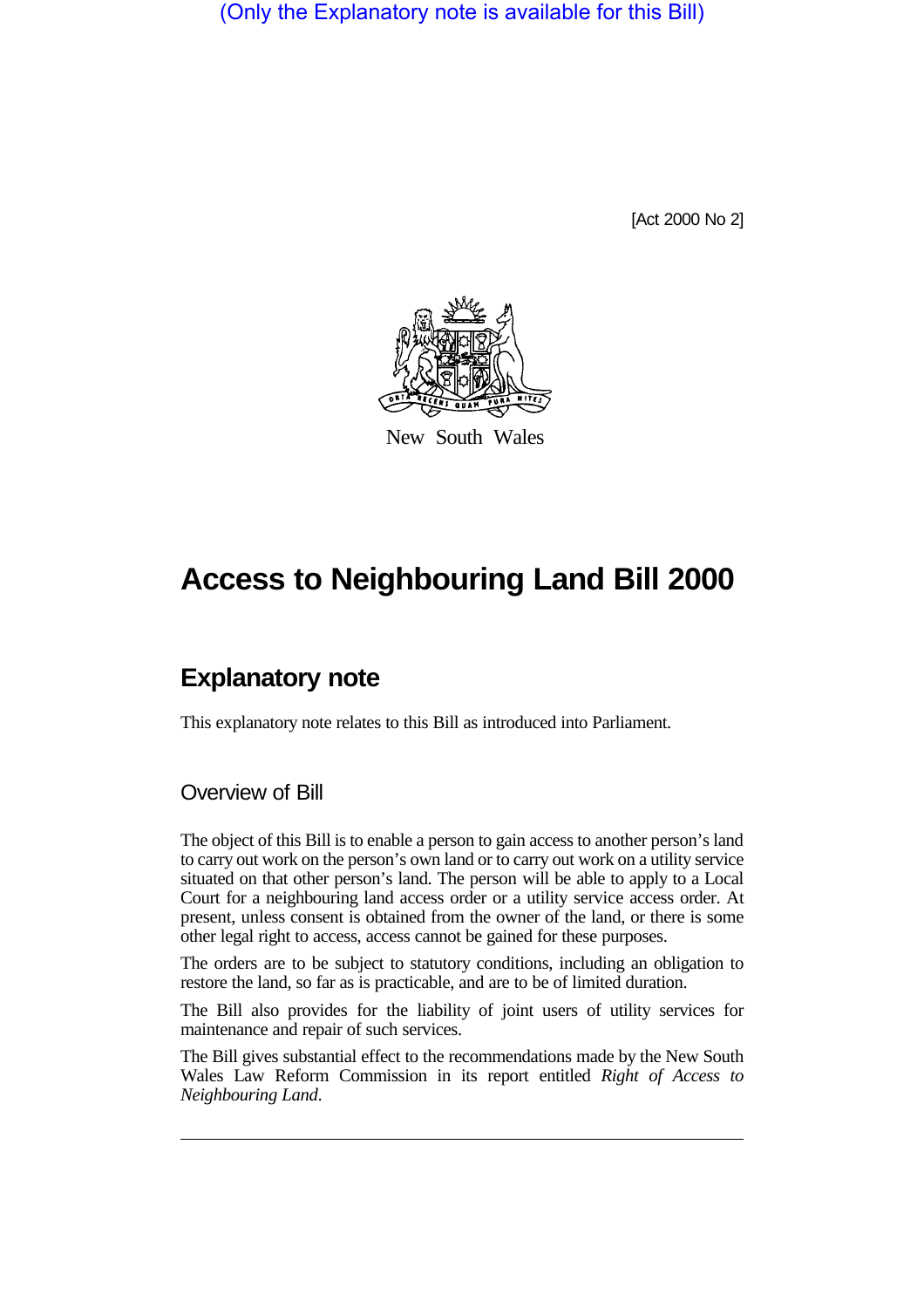Explanatory note

## Outline of provisions

## **Part 1 Preliminary**

**Clause 1** sets out the name (also called the short title) of the proposed Act.

**Clause 2** provides for the commencement of the proposed Act on a day or days to be appointed by proclamation.

**Clause 3** defines certain words and expressions used in the proposed Act.

**Clause 4** provides that the proposed Act is to bind the Crown.

**Clause 5** provides that the proposed Act does not enable a person to carry out any work or activity for which a consent or other authority is required under another Act or that is prohibited under another Act. A person may not apply for access under the proposed Act if access for the required purposes may be obtained or granted under another Act or is prohibited by or under another Act.

**Clause 6** provides that the proposed Act does not apply to certain land under the *National Parks and Wildlife Act 1974*.

# **Part 2 Access orders**

#### **Division 1 Applications for access orders and making of orders**

The proposed Division specifies the persons who may apply for the access orders and confers jurisdiction on the Local Court to make the orders.

**Clause 7** enables a person who requires access to land adjoining or adjacent to the person's land in order to carry out work on the person's land to apply for a neighbouring land access order. The clause also enables a person who is not the owner of the land on which the work is to be carried out to apply for a neighbouring land access order with the consent of the person on whose behalf the work is to be carried out.

**Clause 8** enables a person who requires access to land to carry out work on a utility service (for example, a sewerage service) which the person is entitled to use but which is situated on land that the person does not own to apply for a utility service access order. The order may be applied for even if there is an easement or other right of access to the land concerned.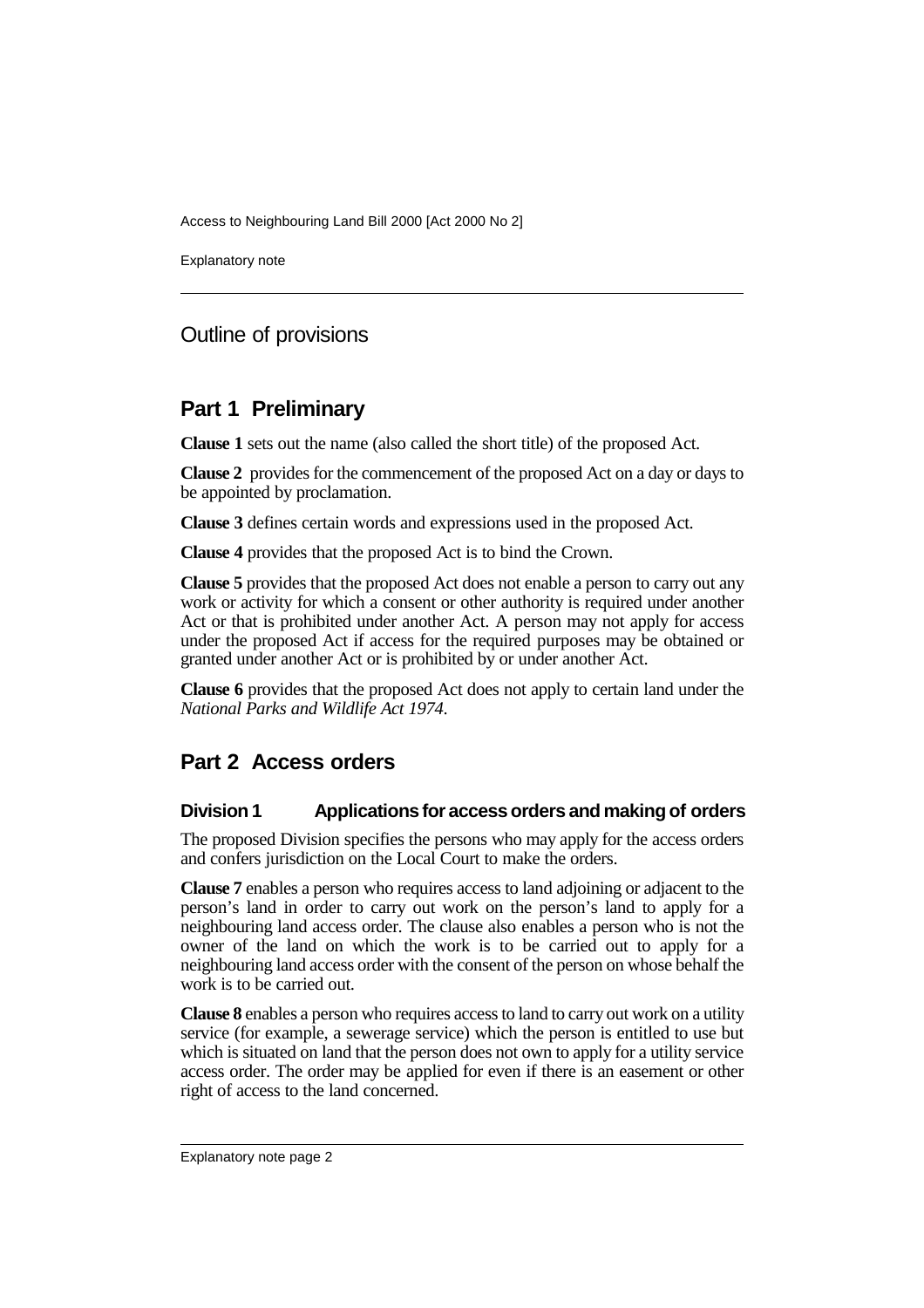Explanatory note

**Clause 9** provides that a person who requires both kinds of order may apply for both orders.

**Clause 10** requires at least 21 days notice to be given of an application for an access order to the owner of the land to which access is sought, any other person entitled to use a utility service affected by the order sought and any other person the applicant believes will be affected by the order.

**Clause 11** confers jurisdiction on the Local Court to grant a neighbouring land access order if it is satisfied that access is required for the specified purpose and that it is appropriate in the circumstances of the case. However, orders may not be made unless the Local Court is satisfied that a reasonable effort has been made to reach agreement by the relevant parties and that the required notice of the application has been given.

**Clause 12** sets out purposes for which a neighbouring land access order may be made but does not limit those purposes.

**Clause 13** confers jurisdiction on the Local Court to grant a utility service access order if it is satisfied that access to land is required for the purpose of carrying out work on or in connection with a utility service situated on the land and that it is appropriate in the circumstances of the case. However, orders may not be made unless the Local Court is satisfied that a reasonable effort has been made to reach agreement by the relevant parties and that the required notice of the application has been given.

**Clause 14** sets out purposes for which a utility service access order may be made but does not limit those purposes.

**Clause 15** provides that, before determining an application for an access order, the Local Court must consider the purpose and type of work proposed, whether the work cannot be carried out or would be substantially more difficult or expensive to carry out without the access and whether the access would cause unreasonable hardship to a person affected by the order.

**Clause 16** enables the Local Court to impose conditions on an access order, including conditions relating to minimising inconvenience or loss of privacy, regulating access to buildings and parts of buildings and requiring the applicant to take out insurance and conditions varying or dispensing with any or all of the provisions of Division 2 of the proposed Part.

**Clause 17** sets out matters to be included in access orders, such as the work to be carried out and the duration of the order.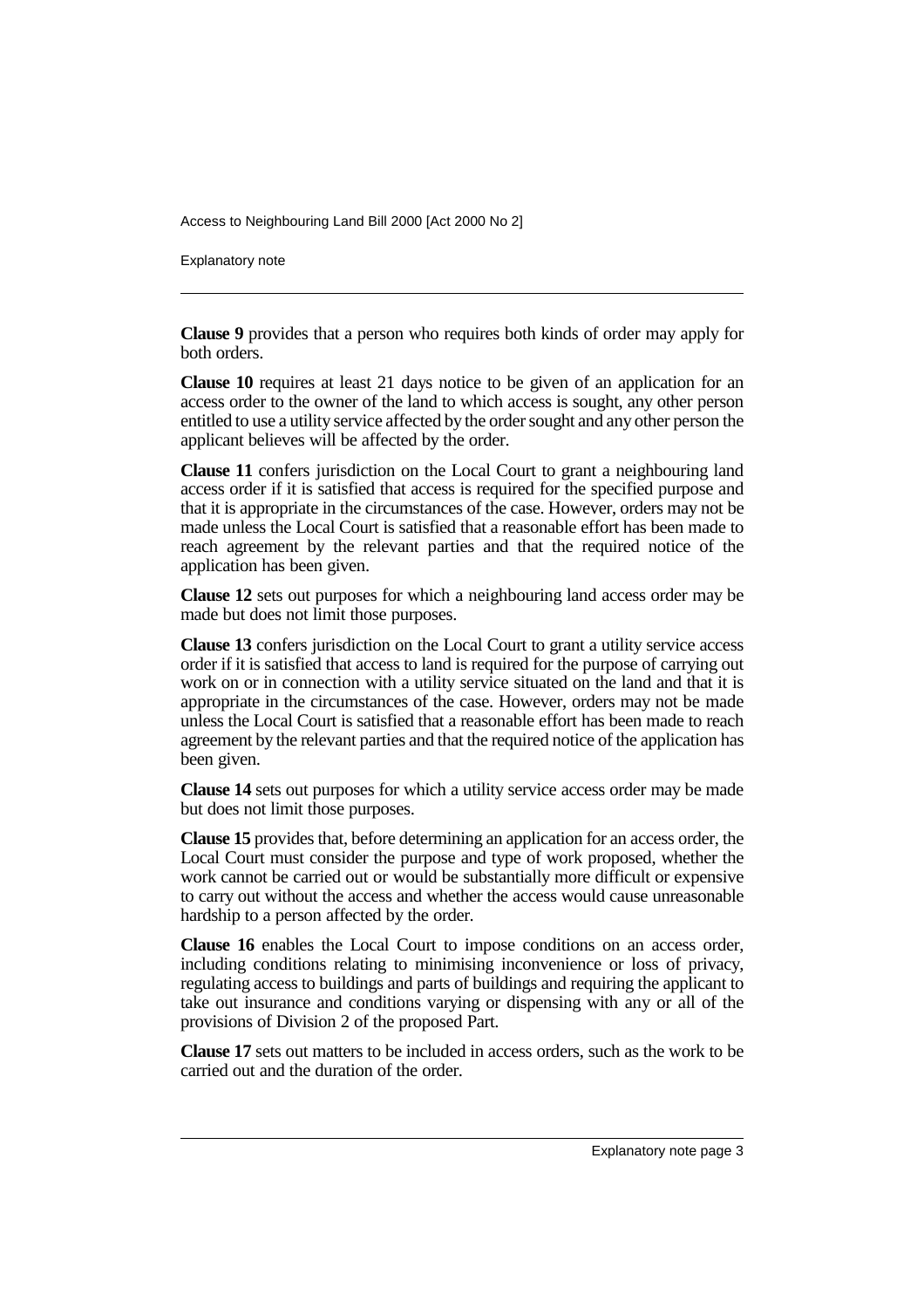Explanatory note

#### **Division 2 Effect of access orders**

The proposed Division sets out the activities authorised by access orders and the obligations of persons who obtain orders as well as those of the owners and occupiers of land subject to the orders.

**Clause 18** provides that a neighbouring land access order authorises, for the purpose of carrying out work on land, a person to have access to adjoining or adjacent land to that land, in accordance with the order.

**Clause 19** provides that a utility service access order authorises a person to have access to land to carry out work on or in connection with a utility service on that land in accordance with the order.

**Clause 20** provides that both kinds of access order authorise the applicant to move materials on and from land and remove waste from the land and also authorise such persons as are reasonably necessary to carry out the work to have access to the land.

**Clause 21** requires the applicant to restore the land, as far as practicable, to the condition it was in before the access and to indemnify the owner against damage to the property arising from the access.

**Clause 22** requires the owner to give access in accordance with the order.

**Clause 23** provides that an access order does not bind anyone who was not a party to the proceedings for the order except a successor in title to an owner bound by an order.

#### **Division 3 Other provisions relating to access orders**

**Clause 24** provides that an access order may be varied or revoked by a Local Court.

**Clause 25** provides that an access order ceases to have effect on the date specified in the order or if earlier revoked by a Local Court.

**Clause 26** confers jurisdiction on the Local Court to make an order for compensation for loss, damage or injury arising from an access order. An order may be made by the Local Court when an access order is made or at a later time (even if the order is no longer in force) but an action for a compensation order may not be brought more than 3 years after the last date access occurred under the order.

**Clause 27** provides that the costs of an application are payable at the Local Court's discretion. In determining who is to pay costs, the Local Court may consider any attempts before the proceedings to reach agreement between the parties, whether a refusal to consent to access was unreasonable in the circumstances and any other matter it thinks fit.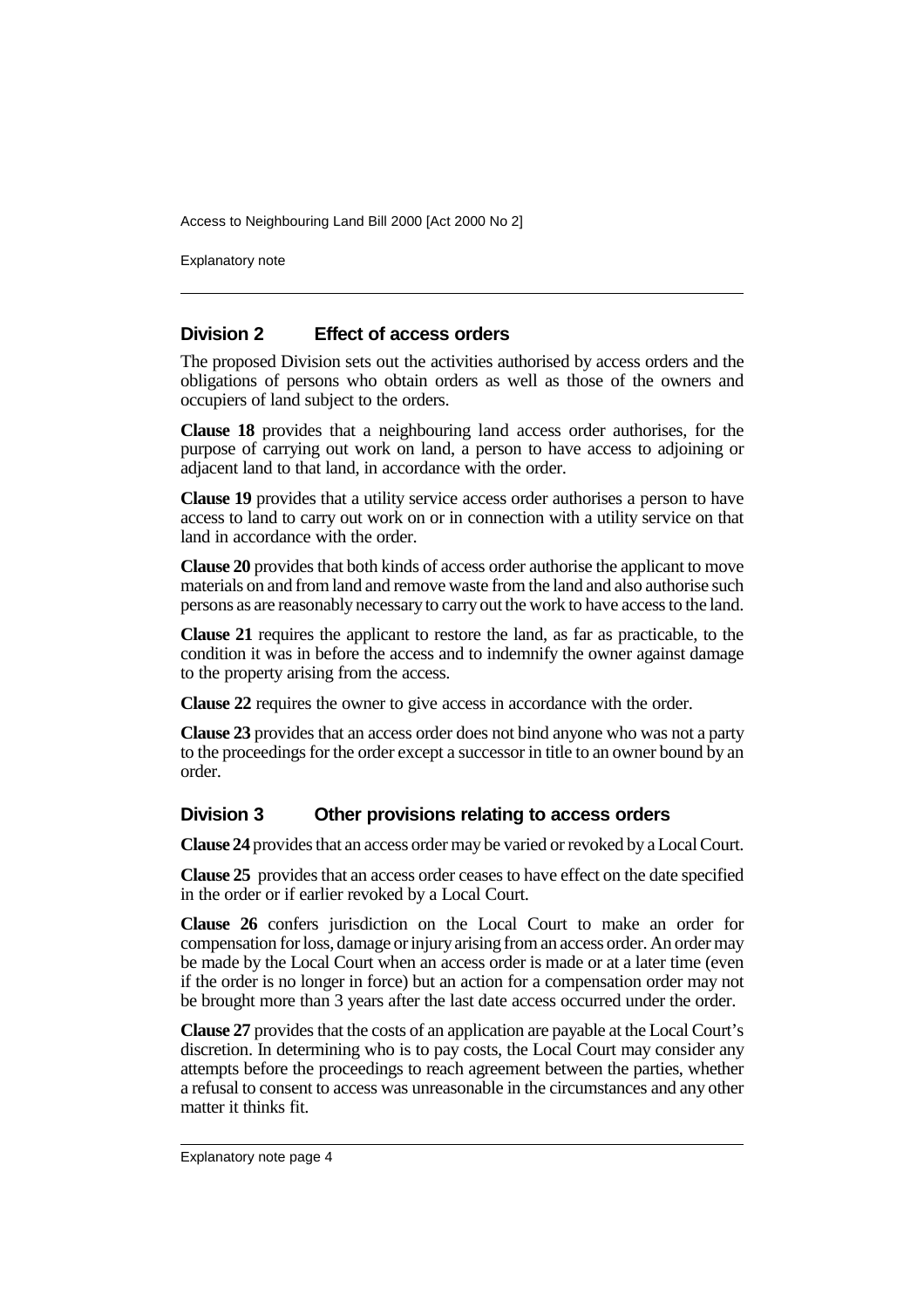Explanatory note

**Clause 28** makes it an offence carrying a penalty of up to 5 penalty units (currently \$550) to fail to comply with an access order and provides for an additional remedy of damages to be available on failure to comply with an order.

## **Part 3 Transfer of proceedings to other courts and appeals**

**Clause 29** provides for the transfer of proceedings for compensation under the proposed Act from the Local Court to the Land and Environment Court if the amount of any compensation or damages is likely to exceed the Local Court's civil jurisdiction and for the transfer of proceedings by the Land and Environment Court back to the Local Court. Transfer may be on the Court's own motion or on the application of a party to proceedings.

**Clause 30** enables a Local Court to refer a question of law arising in proceedings for an access order to the Land and Environment Court.

**Clause 31** gives a right of appeal in proceedings for an access order from a Local Court to the Land and Environment Court. The appeal must be made within 30 days after the decision appealed against and may be made only on a question of law.

# **Part 4 Miscellaneous provisions**

**Clause 32** makes owners who are jointly entitled to use a utility service jointly liable for any repair or maintenance of the service carried out by one of the owners, if the owner or a user is so liable and the liability does not arise from another user's fault. The proposed section is to be subject to any contract or arrangement between the owner and the provider of the utility service and to the provisions of any other Act.

**Clause 33** enables the regulations to prescribe model forms of agreement for access to neighbouring land and access to utility services.

**Clause 34** applies provisions of the proposed Act to certain native title holders and claimants.

**Clause 35** prohibits contracting out of the proposed Act.

**Clause 36** sets out the manner in which notices under the proposed Act are to be given, either personally or by post addressed to the last known place of residence